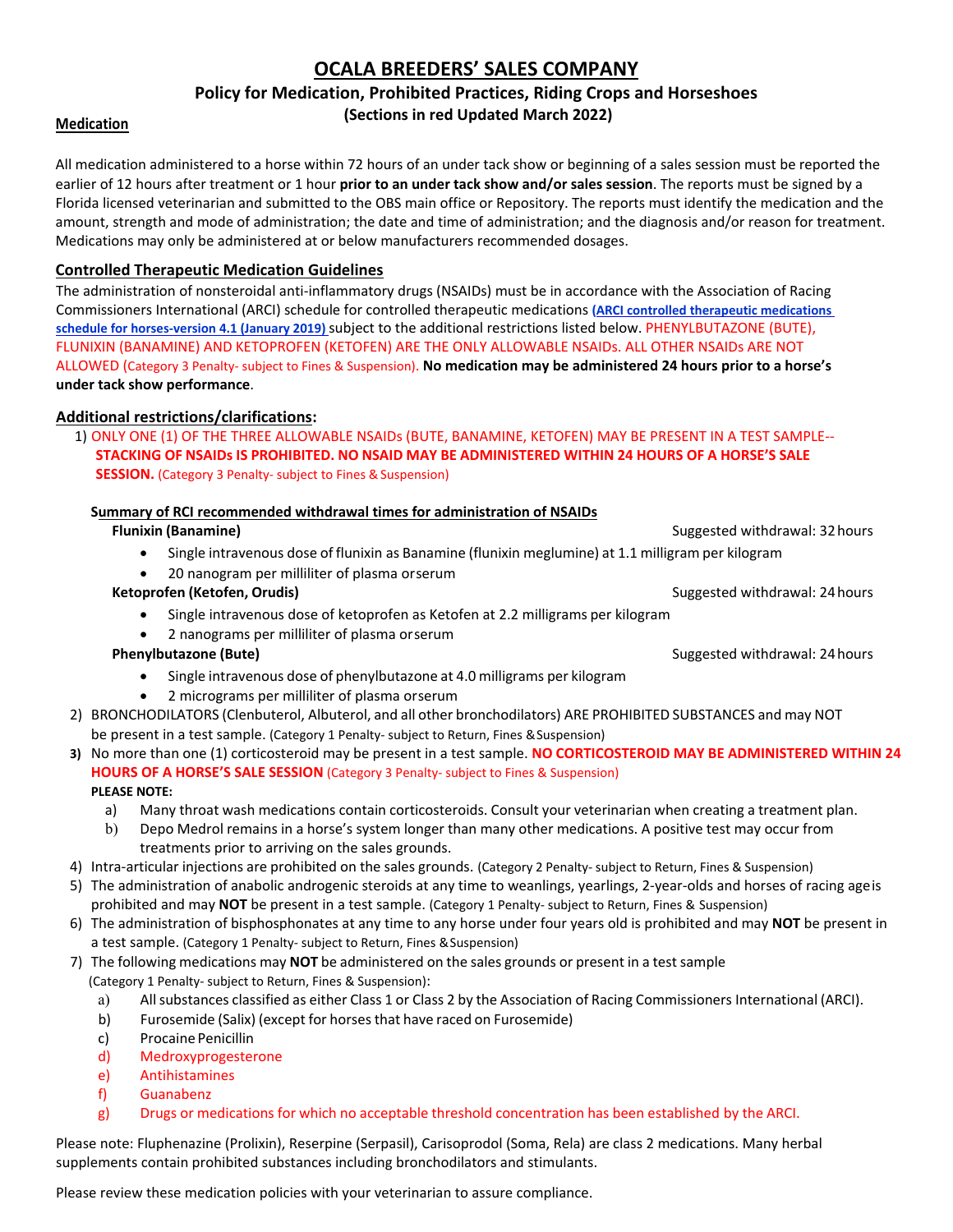# **Reference Materials**

Please use the reference materials listed below as a resource when working with your veterinarian on any treatment plan. These materials may also be found on the OBS website under the Consignor Information tab:

ARCI Uniform Classification Guidelines: ARCI Uniform Classification Guideline for foreign substances version 14.0 (January 2019) Controlled Therapeutic Medication: ARCI controlled therapeutic medications schedule for horses‐version 4.1 (January 2019) Florida Statute 535.08: FL Statute 535.08.pdf

These are also available at the OBS office and accessible on the OBS website under consignor information.

# **Testing**

1) Post-breeze testing will be performed on horses selected at the sole discretion of OBS.

2) Buyers may request testing for anabolic androgenic steroids, bisphosphonates and undisclosed medication within 24 hours of purchase and prior to the horse leaving the sales grounds. The request for all of these tests will be available to the buyer at time of purchase by checking the appropriate box on the Buyers' Acknowledgment.

3)Test results will be submitted to the Department of Agriculture as required. The consignor is subject to penalties described in Florida Statute Chapter 535.08 including being charged with a misdemeanor and barred from selling for a period of 2 years.

## **Prohibited Practices**

Horses that have been subject to any of the following prohibited practices shall be subject to return or withdrawal:

1) **Extracorporeal Shock Wave Therapy or Radial Pulse Wave Therapy** while on the sales grounds

2) **Acupuncture and/or Electro‐Stimulation** with the intent of altering laryngeal function while on the sales grounds

3) **Electrical devices** designed or used to increase the speed of a horse. Anyone in possession of a prohibited electrical device will be banned from the OBS sales grounds.

4) Any **invasive practice** while on the sales grounds which intentionally conceals a material defect or chronic lameness.

5) **Internal Blister or other injections** to the knee intended to have the effect of concealing the true conformation of the horse is not permitted at any time.

## **Use of a Riding Crop and Spurs at an Under Tack Show**

Excessive use of a riding crop while on the track is prohibited. Prior to the starting pole which the horse begins to breeze (i.e. 1/8, 1/4, or 3/8), a rider may only remove their hands from the reins and strike the horse two times behind the girth. Additionally, the swing of the riding crop may not be above the rider's shoulder and the crop must remain in the "turned down" position. At any time after the starting pole which the horse begins to breeze, a rider may only use the riding crop while both hands are holding the reins and may not strike the horse behind the girth. In situations where the safety of the horse or rider is in jeopardy, a riding crop may be used in front of the girth. Spurs are not allowed. Any infraction of this policy may result in a fine up to \$1,000 per incident to be paid by the consignor. Chronic offenders may be banned from riding on the sales grounds. The sales company or its representatives have full, final and sole authority to interpret and enforce this rule. Funds collected from fines levied will be distributed to a thoroughbred industry related charity at the sole discretion of Ocala Breeders' Sales Company.

## **Horseshoes**

A horse at a two‐year‐old in training sale may not train with front shoes that have toe grabs which exceed 2mm, or bends, turn‐ downs, stickers, jar caulks or any other traction device. Turn‐downs of more than ¼" will not be permitted on hind shoes. For training on the Main track, OBS recommends the use of only flat Queen's Plate, Queen's Plate XT or equivalent.